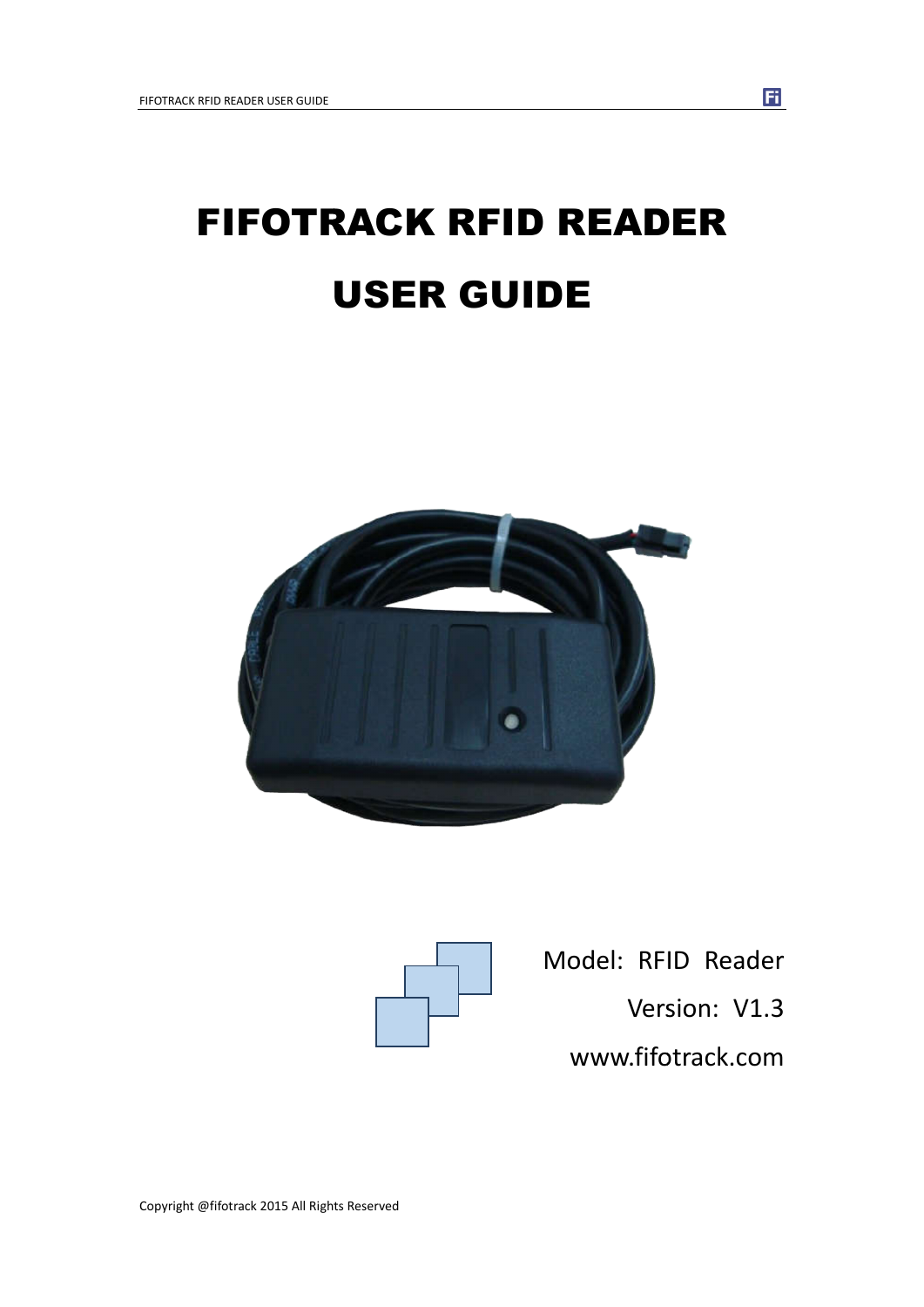### **Copyright and Disclaimer**

- All copyrights belong to Shenzhen fifotrack Solution Co., Ltd. You are not allowed to revise, copy or spread this file in any form without consent of fifotrack.
- $\odot$   $\Box$  is trademark of fifotrack, protected by law.
- Please read this user guide carefully before installation to avoid any possible personal injury or property loss.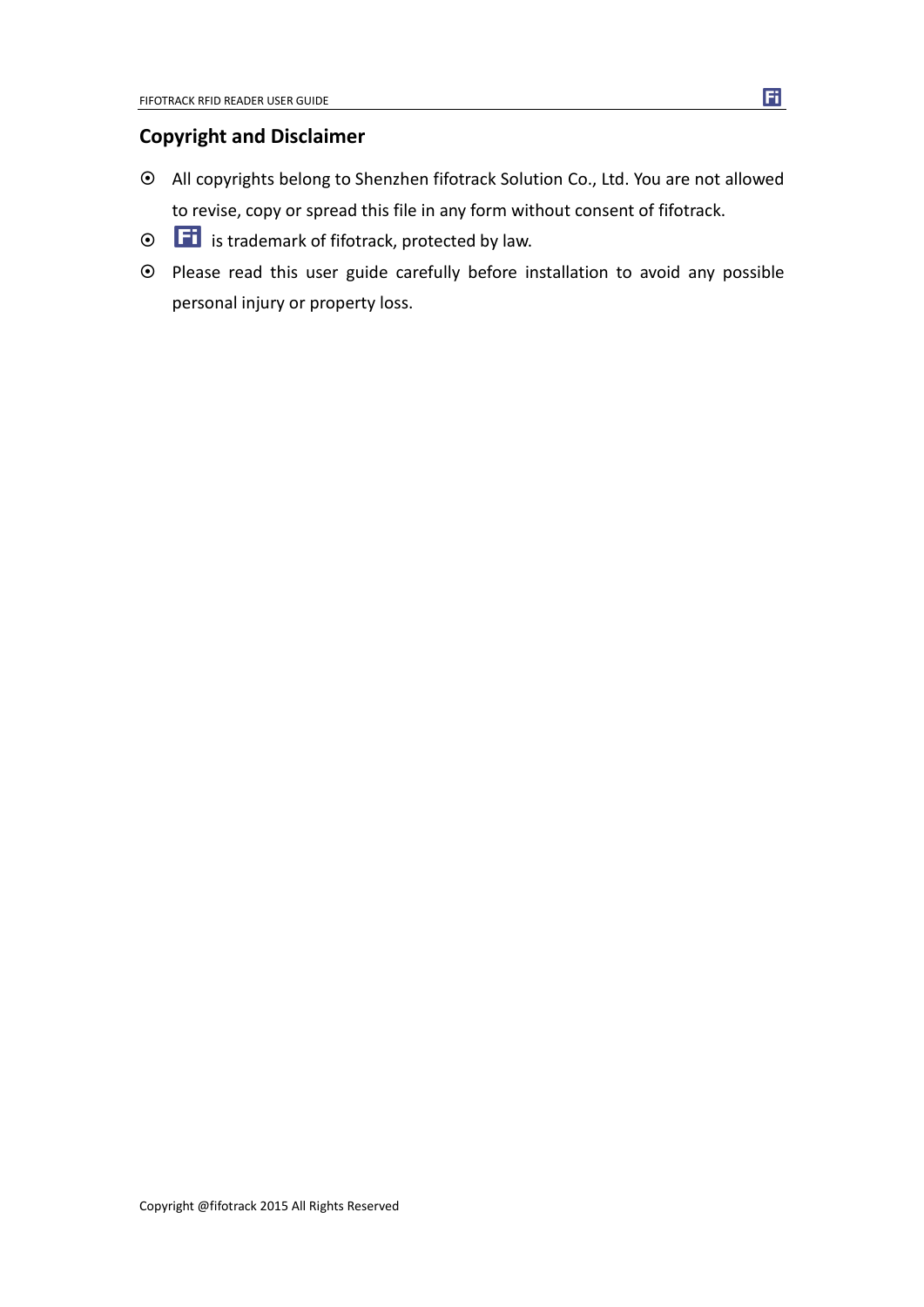<span id="page-2-0"></span>

| Version | <b>Revision Date</b> | Author  | Detail           |
|---------|----------------------|---------|------------------|
| V1.3    | Nov 15, 2016         | Vito Hu | Add auto control |
| V1.2    | Aug 10, 2016         | Vito Hu | Add RFID Report  |
| V1.1    | July 21, 2016        | Vito Hu | Initial Version  |

# **Document History**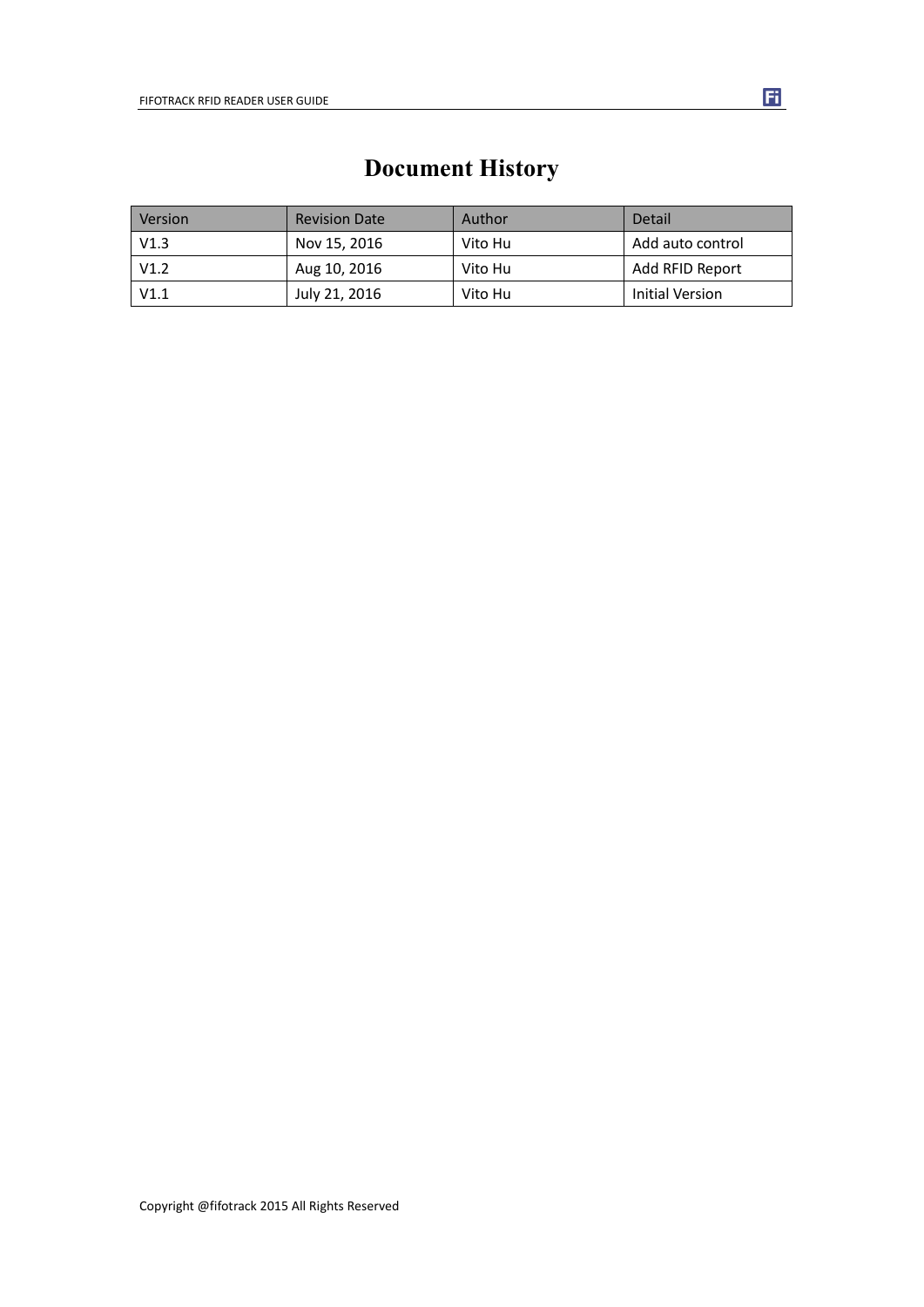### **Contents**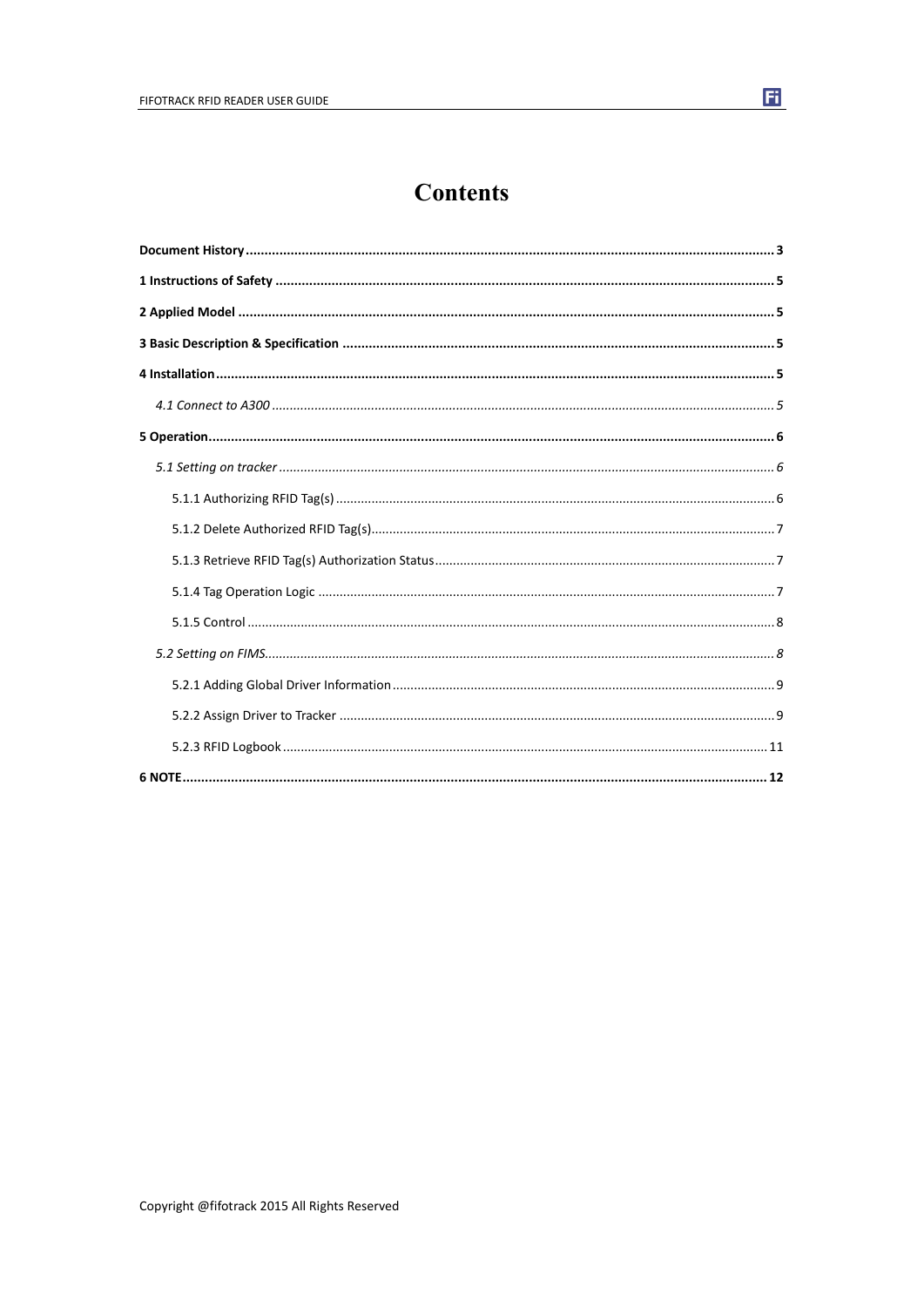### <span id="page-4-0"></span>**1 Instructions of Safety**

This chapter contains information on how to operate RFID reader and device safely. By following these requirements and recommendations, you will avoid dangerous situations. Please read these instructions fully and follow them strictly before operating the tracker!

Before using, please make sure the tracker has been configured well and LED lights are visible in working status.

### **2 Applied Model**

RFID reader (hereinafter to be referred as "reader") is connected to tracker via RS232 port, it is applied for:

 $\odot$  A300

### **3 Basic Description & Specification**

- Size: 80\*43\*13 mm
- Port: RS232
- Working temperature: -20℃~80℃
- Working frequency: 125KHz
- Cable length: 3m
- Protection rank: IP65

### **4 Installation**

#### **4.1 Connect to A300**

- Plug reader's connector into "RS232|MIC|SPK" socket of A300, connection will be finished.
- Power on tracker with external supply, reader "BI" once, and then works normally.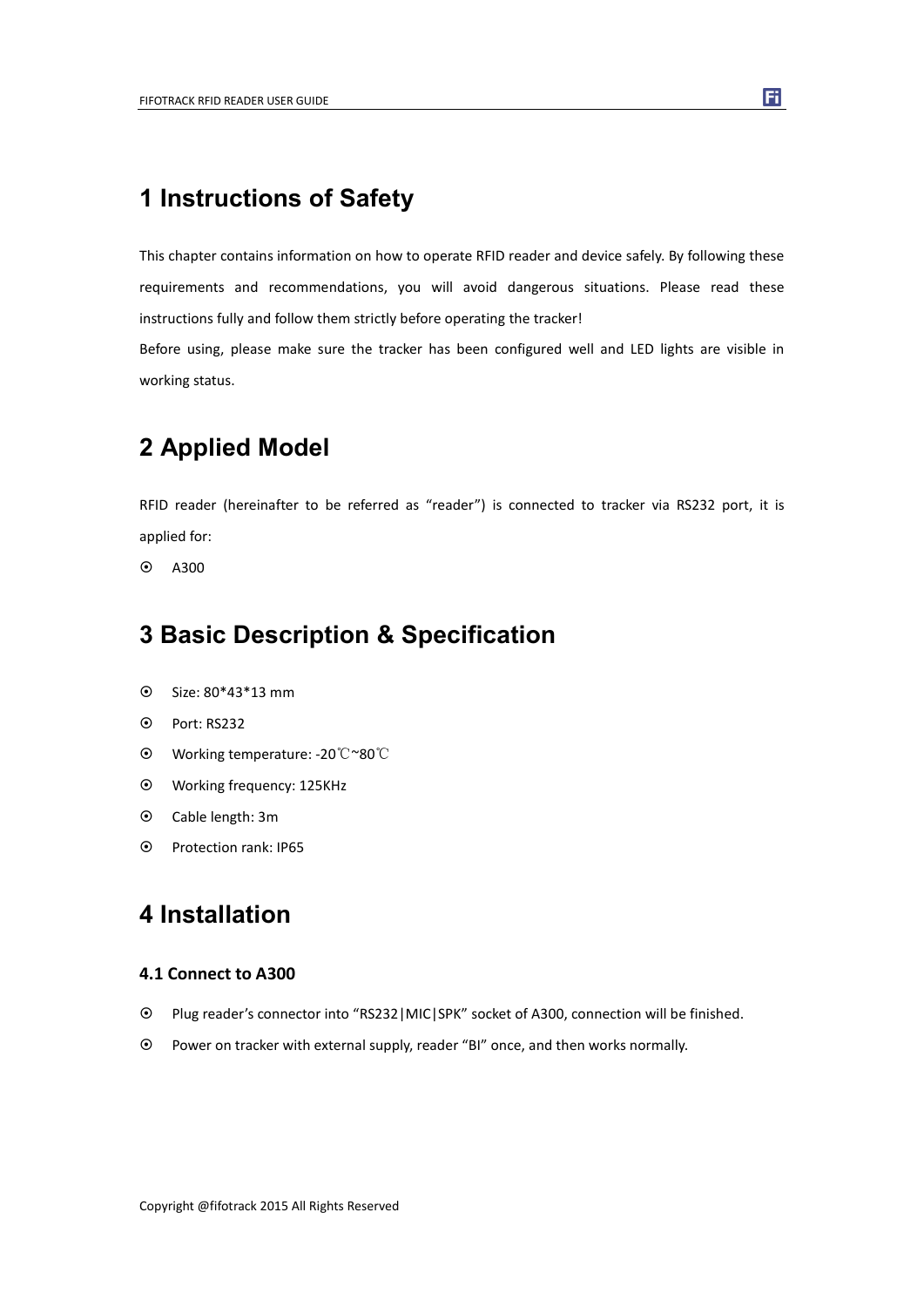<span id="page-5-0"></span>

### **5 Operation**

#### **5.1 Setting on tracker**

On tracker side, reader's operation includes below ones. NOTE: the SMS command described in the following chapter uses default SMS password.

#### **5.1.1 Authorizing RFID Tag(s)**

Maximally, tracker supports 20 authorized tags. Using the following SMS command to do this operation:

SMS command: 000000,B42,<rfid\_num1>,<rfid\_num2>...<rfid\_numN>

Reply: B42,OK

While *rfid\_num[1,N]* are the RFID tags' number to be authorized. Tag's number can be read from laser code as below:



To authorize RFID/iButton tags in batches, use the following SMS command:

SMS command: 000000,B42

Reply: B42,OK

After receiving the command, tracker will regard all read RFID tags as authorized ones in 3 minutes. During these 3 minutes, tracker will not generate "Login", "Log out" or "Illegal Login" alarm when tag(s) read, and tag's number will not be uploaded to server. It is suitable for official

Copyright @fifotrack 2015 All Rights Reserved

Fi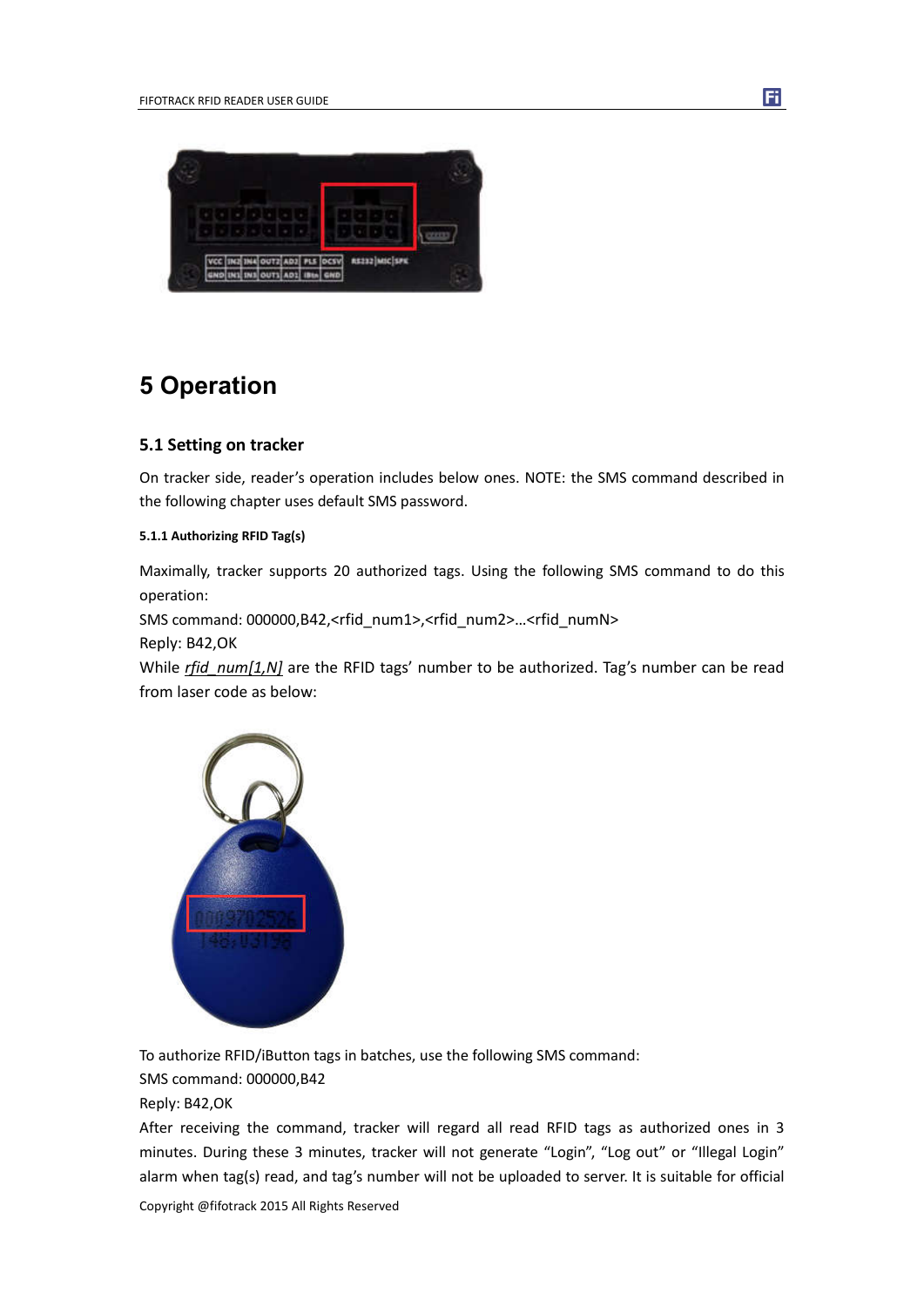<span id="page-6-0"></span>operation.

#### **5.1.2 Delete Authorized RFID Tag(s)**

To delete authorized RFID tag(s), using the following SMS command: SMS command: B43,<rfid\_num1>,<rfid\_num2>…<rfid\_numN> Reply: B43,OK While *rfid*  $num[1,N]$  are the RFID tags' number to be deleted.

To delete all RFID tags, using the following SMS command: SMS command: 000000,B43,ALL Reply: B43,OK NOTE: "ALL" should be in upper case

To delete tags in batches, using the following SMS command: SMS command: 000000,B43 Reply: B43,OK After receiving the command, tracker will delete tags, which are read in 3 minutes. During these 3 minutes, tracker will not generate "Login", "Log out" or "Illegal Login" alarm when tag(s) read, and tag's number will not be uploaded to server.

#### **5.1.3 Retrieve RFID Tag(s) Authorization Status**

To retrieve tag's authorization status, using the following SMS command:

SMS command: B44,<rfid\_num1>,<rfid\_num2>…<rfid\_numN>

Reply: B44,<rfid\_num1>:<aut1>,<rfid\_num2>:<aut2>,....<rfid\_numN>:<autN>

rfid\_num[1,N]: RFID tag number to be retrieved

aut[1,N]: Authorization status, 0~unauthorized, 1~ authorized

#### **5.1.4 Tag Operation Logic**

After swiping tag, tracker generates "Login", "Log out" or "Illegal Login" alarm, the logic as below:

- $\odot$  If none tag is authorized, all tags are regarded as authorized ones.
- If current tag number recorded in tracker is empty, swiping authorized tag-A, tracker generates "Login" alarm with tag-A number, and then, tracker uploads position package with tag-A's number.
- If current tag number recorded in tracker is empty, swiping unauthorized tag, tracker does nothing to this tag's number.
- If current tag number recorded in tracker is not empty, swiping the same tag, tracker generates "Log out" alarm, and then, uploads position package with empty tag number.
- If current tag number recorded in tracker is not empty (assumed as *id0*), swiping authorized tag-A whose number is *id1* (*id1* != *id0*), tracker generates "Log out" with *id0*, and generates "Login" with *id1*. After that, tracker uploads position package with *id1*.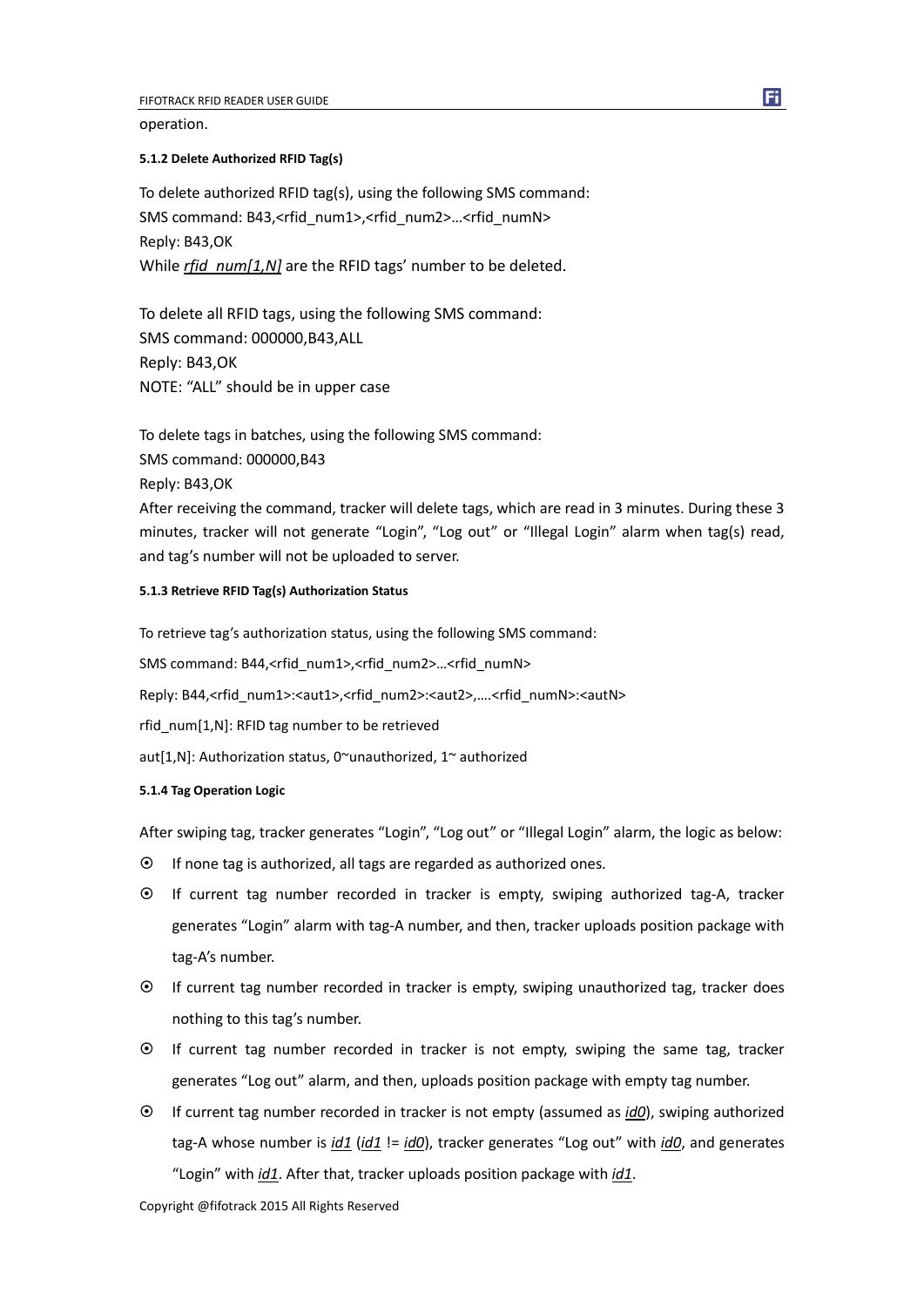<span id="page-7-0"></span> If current tag number recorded in tracker is not empty (assumed as *id0*), swiping unauthorized tag-A whose number is *id1* (*id1* != *id0*), tracker generates "Illegal Login" with *id1*. After that, tracker uploads position package with *id0*.

#### **5.1.5 Control**

In actual usage, user can use fingerprint and "Login", "Log out" alarm to control vehicle, usually, control engine with external relay. As a result, when the resisted driver swipes finger, tracker will unlock engine, otherwise, lock the engine. Setting B23 command to achieve vehicle control: SMS command: 000000,B23,<alm-code>,<GPRS><SMS><two-way><monitor><photo><AN-idx> SMS reply : B23,OK

- alm-code: alarm code, for "Login" alarm, *alm-code* is 37, while for "Log out" alarm, *alm-code* is 38, and for "Illegal Login", *alm-code* is 39;
- GPRS: GPRS: Disable/enable GPRS uploading;
- SMS: Disable/enable SMS to SOS number(s);
- two-way: Disable/enable SOS number(s) dialing under two-way conversation;
- monitor: Disable/enable SOS number dialing under monitor mode;
- photo: Disable/enable photographing; The option is invalid when fingerprint in using;
- AN-idx: Complicated action;

**Under default setting**, tracker will lock engine via OUTPUT1 when setting *AN-idx* to 1 in B23 command, and unlock engine via OUTPUT1 when setting *AN-idx* to 2 in B23 command; Set the other options according to actual using.

For example:

SMS command: 000000,B23,37,100002

SMS reply : B23,OK

After the command sent, when resisted finger swiped, tracker generates "Login" alarm, sends GPRS data to platform, and unlocks engine.

SMS command: 000000,B23,38,100001

SMS reply : B23,OK

After the command sent, when resisted swiped again, tracker generates "Log out" alarm, sends GPRS data to platform, locks engine.

#### **5.2 Setting on FIMS**

Setting on FIMS includes:

 $\odot$  Add global driver information

Copyright @fifotrack 2015 All Rights Reserved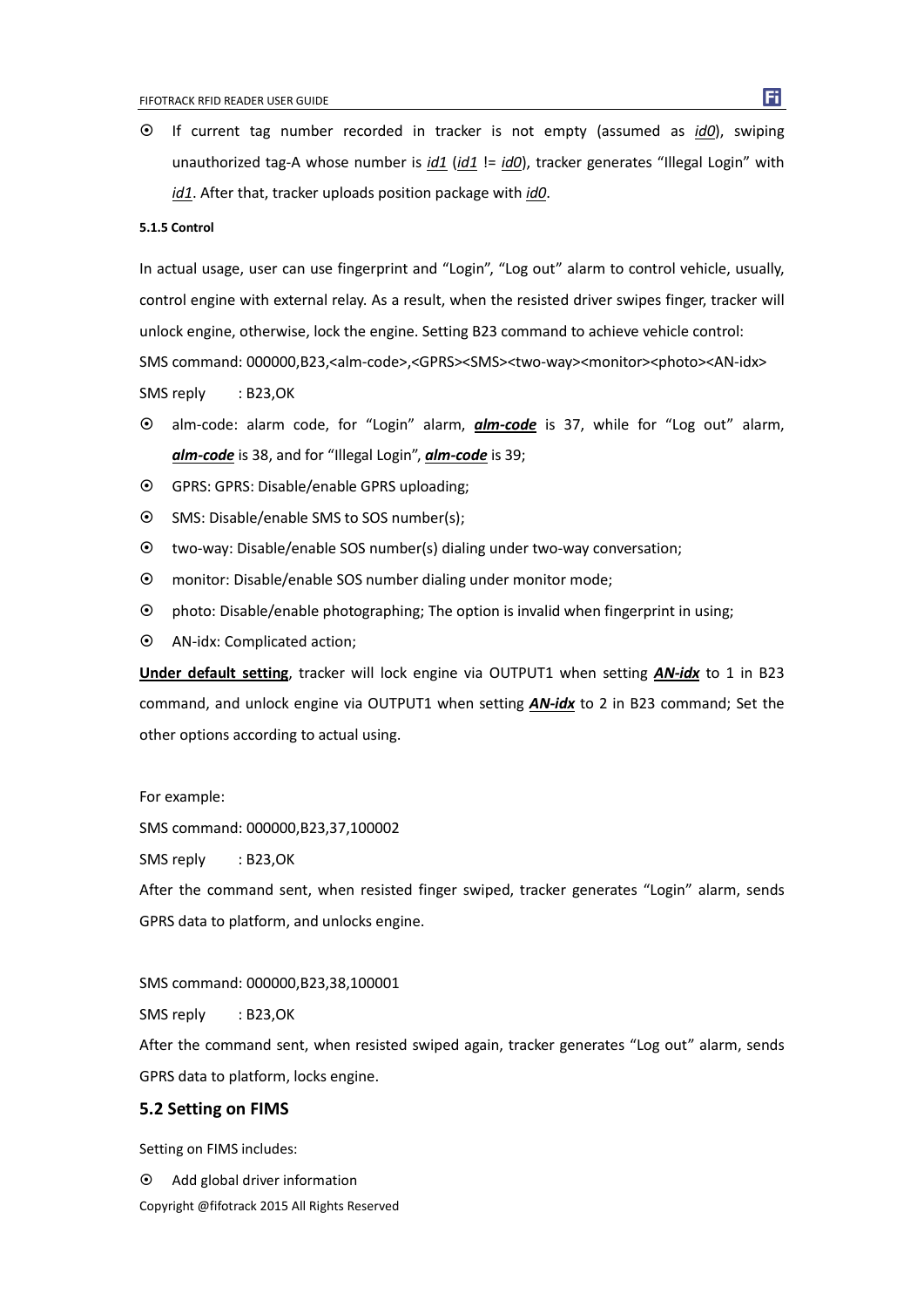#### <span id="page-8-0"></span>Assign driver to tracker

#### **5.2.1 Adding Global Driver Information**

Select "Setting" → "Objects" → "Drivers", click "Add" button.

|          | 흪              | 장         | Ē          | 9         | O.             | İE,                                                                           | e) | $<$ />       | $\mathbb{A}^*$ |                    | Google Hybrid<br>$\overline{0}$<br>$\blacktriangledown$ |
|----------|----------------|-----------|------------|-----------|----------------|-------------------------------------------------------------------------------|----|--------------|----------------|--------------------|---------------------------------------------------------|
| Settings |                |           |            |           |                |                                                                               |    |              |                |                    | $\pmb{\times}$                                          |
| Objects  | Events         | Templates | SMS        |           | User interface | My account                                                                    |    | Sub accounts |                |                    |                                                         |
|          |                |           |            |           |                | You can add 100 GPS object(s) till 2026-07-31. Expand this limit in our shop. |    |              |                |                    |                                                         |
| Objects  | Groups         | Drivers   | Passengers |           | Trailers       |                                                                               |    |              |                |                    |                                                         |
|          | Name $\wedge$  |           |            | ID number |                |                                                                               |    | Description  |                |                    |                                                         |
|          |                |           |            |           |                |                                                                               |    |              |                |                    |                                                         |
|          | $O1$ $C2$ $C3$ |           |            |           |                | $16 <$ Page 1 of 1 > >1 50 $\sqrt{2}$                                         |    |              |                | No records to view |                                                         |

In "Object driver Properties" web-page, add driver's information, such as "Name", "Address", "Phone Number", etc.. Also, driver's photo can be uploaded in this page. **NOTE, "RFID or iButton" can be read from tag's laser code.**

| Object driver properties |        |                  |                        |         |   |
|--------------------------|--------|------------------|------------------------|---------|---|
|                          |        | Name             |                        | Kan Fan |   |
|                          |        |                  | <b>RFID</b> or iButton | 9702526 |   |
|                          |        | <b>ID</b> number |                        |         |   |
|                          |        | Address          |                        |         |   |
|                          |        | Phone            |                        |         |   |
|                          |        | E-mail           |                        |         |   |
|                          |        | Description      |                        |         |   |
| Upload                   | Delete |                  |                        |         | ħ |
|                          |        | <b>■ Save</b>    | X Cancel               |         |   |

Click "Save" button, then one driver's information has been added.

#### **5.2.2 Assign Driver to Tracker**

select target tracker $\rightarrow$ "Edit" $\rightarrow$ "Sensors" $\rightarrow$ "Add"

Fi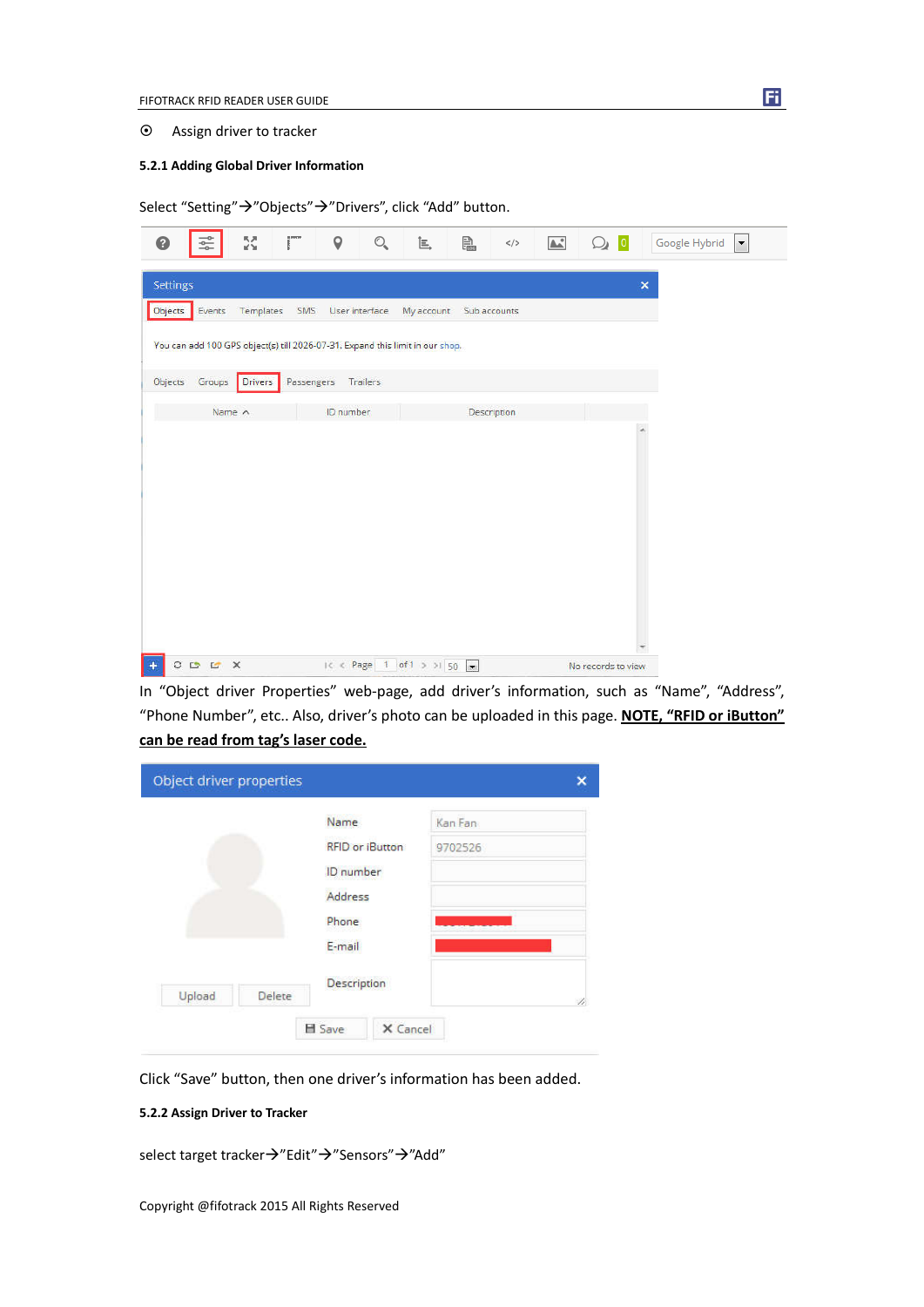FIFOTRACK RFID READER USER GUIDE



At "Sensor Properties" dialog, set parameters as below:

#### **Sensor**

- Name: Input self-define string
- Type: Select "Driver assign"
- Parameters: Select "rfid"

Fi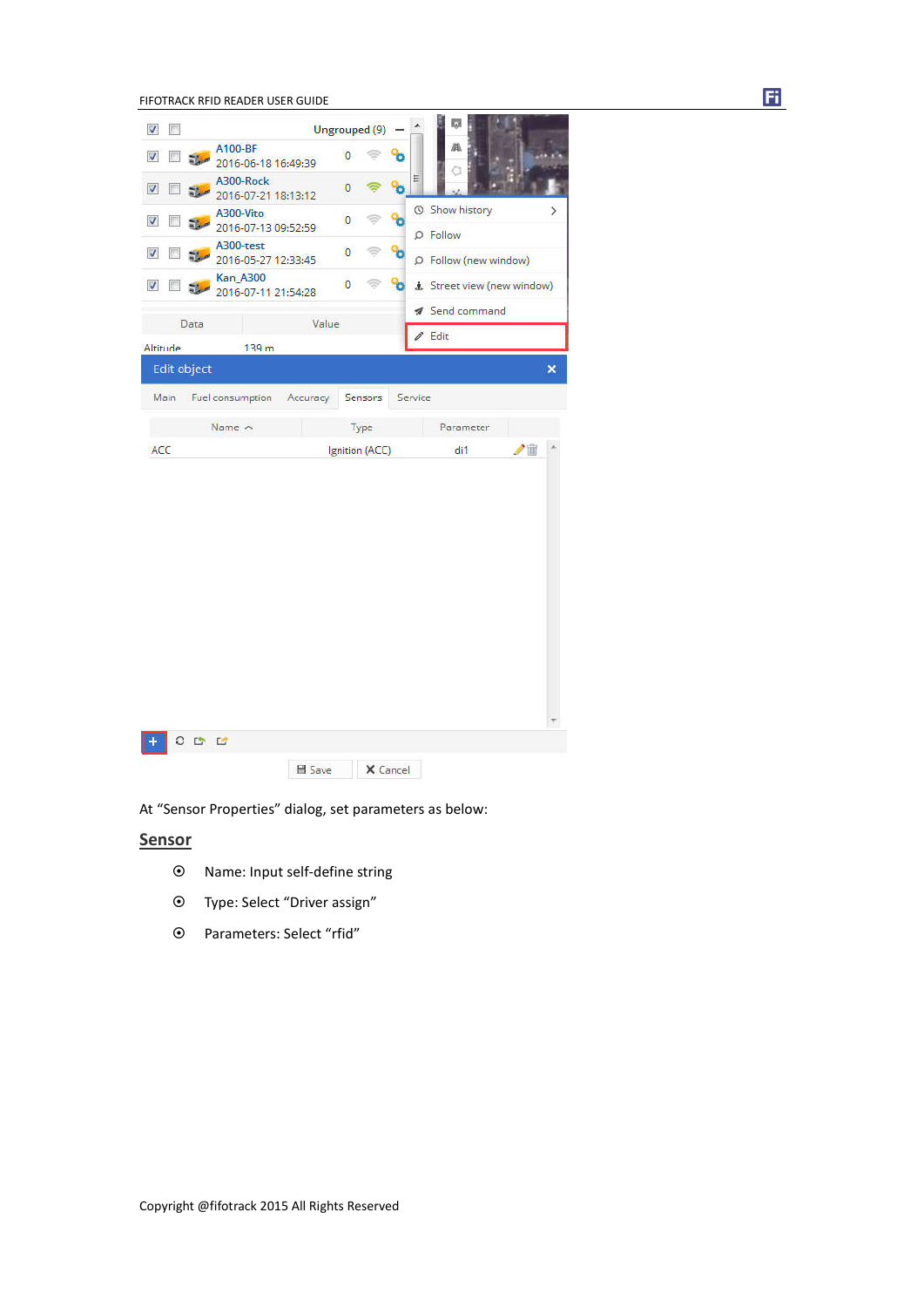<span id="page-10-0"></span>

| Sensor properties                            |                          |                          |                                            |   |   | $\boldsymbol{\times}$ |  |  |  |
|----------------------------------------------|--------------------------|--------------------------|--------------------------------------------|---|---|-----------------------|--|--|--|
| Sensor                                       |                          |                          | Calibration                                |   |   |                       |  |  |  |
| Name                                         | <b>Driver</b>            |                          | X                                          |   | Ÿ |                       |  |  |  |
| Type                                         | Driver assign            | $\overline{\phantom{a}}$ |                                            |   |   |                       |  |  |  |
| Parameter                                    | rfid                     | $\overline{\phantom{0}}$ |                                            |   |   |                       |  |  |  |
| Show in popup<br><b>Result</b>               | di0<br>di1<br>di2        | á.                       |                                            |   |   |                       |  |  |  |
| Type<br>Units of measurement                 | di3<br>di4<br>di5<br>di6 |                          |                                            |   |   |                       |  |  |  |
| If sensor "1" (text)<br>If sensor "0" (text) | di7<br>do0<br>$d$ o $1$  |                          |                                            |   |   |                       |  |  |  |
| Formula                                      | do2<br>Eob               |                          |                                            |   |   |                       |  |  |  |
| Lowest value                                 | engh                     | E                        |                                            |   |   |                       |  |  |  |
| Highest value                                | lac<br>mcc<br>mnc<br>odo |                          | $\overline{\mathsf{x}}$<br><b>X</b> Cancel | Ÿ |   | $+$ Add               |  |  |  |
|                                              | rfid                     |                          | <b>X</b> Cancel                            |   |   |                       |  |  |  |
|                                              | temp1<br>temp2           | ÷                        |                                            |   |   |                       |  |  |  |

Fi

Click "Save", real-time driver information will be display at "Object page", as below:

| Ω                                   | Object                                 | kph 22                    |  |  |  |  |  |  |  |  |
|-------------------------------------|----------------------------------------|---------------------------|--|--|--|--|--|--|--|--|
| Ø<br>問                              |                                        | Ungrouped (9)             |  |  |  |  |  |  |  |  |
| $\overline{v}$                      | A100-BF<br>2016-06-18 16:49:39         | $\Omega$                  |  |  |  |  |  |  |  |  |
| $\overline{\mathbf{v}}$<br><b>F</b> | A300-Rock<br>2016-07-25 11:16:19       | $\Omega$                  |  |  |  |  |  |  |  |  |
| V                                   | A300-Vito<br>2016-07-13 09:52:59       | $\overline{0}$            |  |  |  |  |  |  |  |  |
| $\overline{v}$                      | A300-test<br>2016-05-27 12:33:45       | $\circ$                   |  |  |  |  |  |  |  |  |
| $\sqrt{2}$<br>Sb.                   | <b>Kan A300</b><br>2016-07-11 21:54:28 | $\Omega$                  |  |  |  |  |  |  |  |  |
| Data                                | Value                                  |                           |  |  |  |  |  |  |  |  |
| Altitude                            | 160 <sub>m</sub>                       |                           |  |  |  |  |  |  |  |  |
| Angle                               | 28°                                    |                           |  |  |  |  |  |  |  |  |
| Driver                              | Kan Fan                                |                           |  |  |  |  |  |  |  |  |
| Nearest zone                        |                                        | HQ-shennan-road (0.08 km) |  |  |  |  |  |  |  |  |
| Odometer                            | 56 km                                  |                           |  |  |  |  |  |  |  |  |
| Position                            |                                        | 22.546528 ° 114.079393 °  |  |  |  |  |  |  |  |  |
| Time (position)                     |                                        | 2016-07-25 11:16:19       |  |  |  |  |  |  |  |  |
| Time (server)                       |                                        | 2016-07-25 11:16:20       |  |  |  |  |  |  |  |  |
| t-sensor-1                          | NaN Cels                               |                           |  |  |  |  |  |  |  |  |
| t-sensor-2                          | $25.68$ Cels                           |                           |  |  |  |  |  |  |  |  |

#### **5.2.3 RFID Logbook**

FIMS supports RFID logbook, which shows the information of driver, click "RFID and ibutton logbook" button to start logbook, as below:



Log detail is shown: